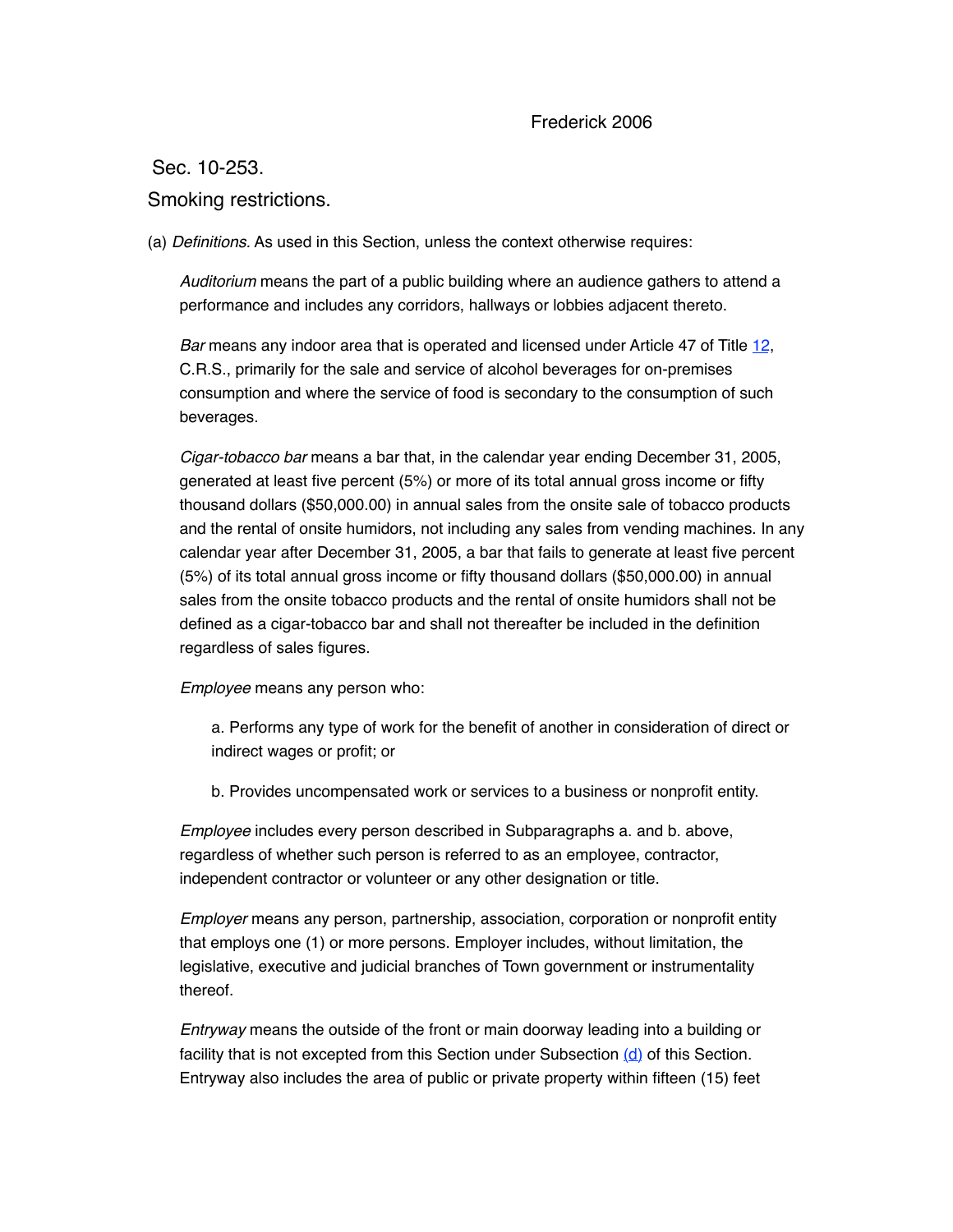outside of the doorway.

*Environmental tobacco smoke, ETS* or *secondhand smoke* means the complex mixture formed from the escaping smoke of a burning tobacco product, also known as sidestream smoke.

*Food service establishment* means any indoor area or portion thereof in which the principal business is the sale of food for on-premises consumption. The term includes, without limitation, restaurants, cafeterias, coffee shops, diners, sandwich shops and shortorder cafes.

*Indoor area* means any enclosed area or portion thereof. The opening of windows or doors, or the temporary removal of wall panels, does not convert an indoor area into an outdoor area.

*Place of employment* means any indoor area or portion thereof under the control of any employer in which employees of the employer perform services for, or on behalf of, the employer.

*Public building* means any building owned or operated by:

a. The State, including the legislative, executive and judicial branches of state government;

b. Any county, town or instrumentality thereof, or any other political subdivision of the state, a special district, an authority, a commission or an agency; or

c. Any other separate corporate instrumentality or unit of state or local government.

*Public meeting* means any meeting open to the public pursuant to Title [24](https://frederick.municipal.codes/CO/CRS/24), Part 4 of Article 6, of C.R.S., or any other law of this State.

*Smoke-free work area* means an indoor area in a place of employment where smoking is prohibited under this Section.

*Smoking* means the burning of a lighted cigarette, cigar, pipe or any other matter or substance that contains tobacco.

*Tobacco* means cigarettes, cigars, cheroots, stogies and periques; granulated, plug- cut, crimp-cut, ready-rubbed and other smoking tobacco; snuff and snuff flour; Cavendish; plug and twist tobacco; fine-cut and other chewing tobacco; shorts, refuse scraps, clippings, cuttings and sweepings of tobacco; and other kinds and forms of tobacco, prepared in such a manner as to be suitable for chewing or for smoking in a cigarette, pipe or otherwise, or both for chewing and smoking. Tobacco also includes cloves and other plant matter or product that is packed for smoking.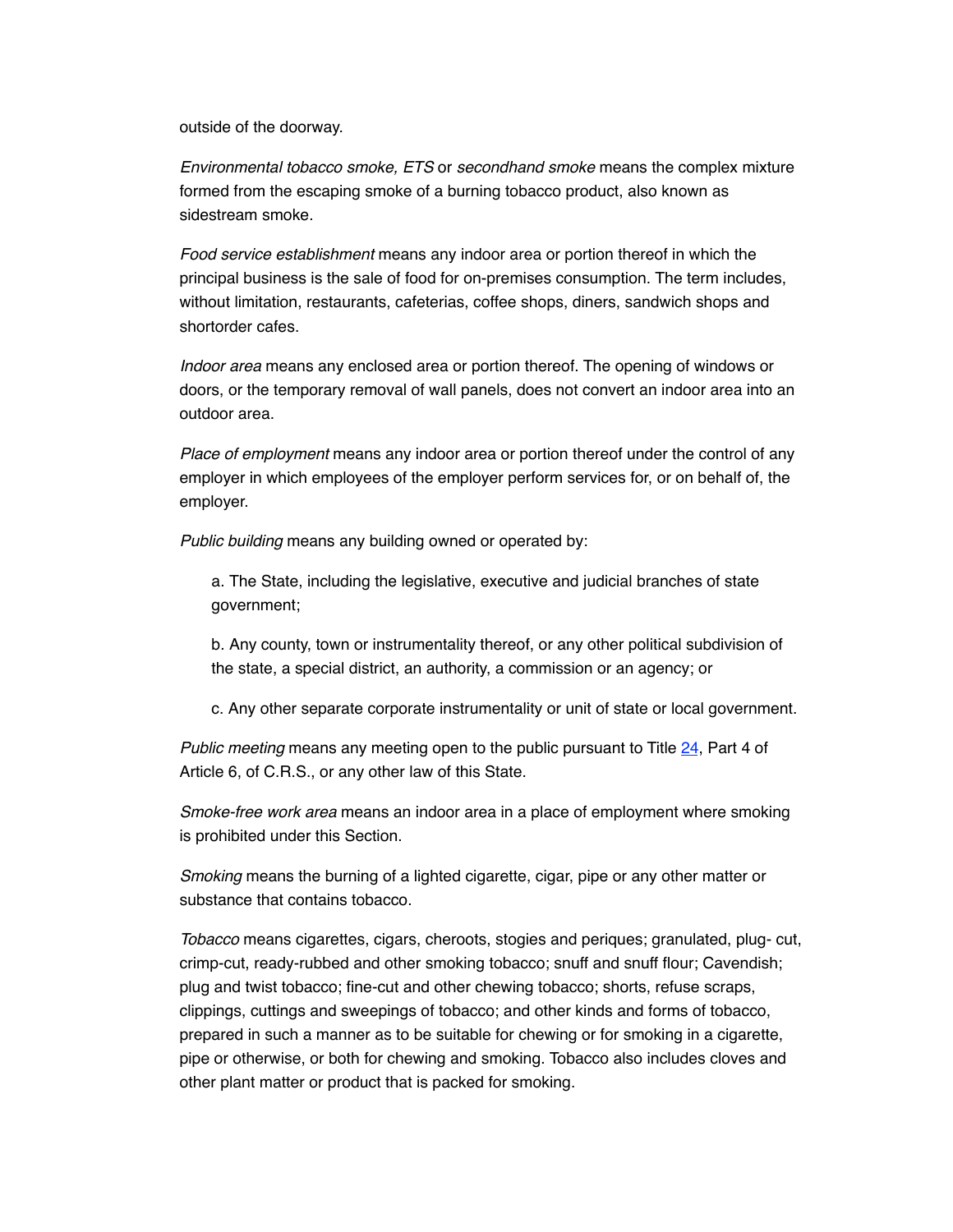*Tobacco business* means a sole proprietorship, corporation, partnership or other enterprise engaged primarily in the sale, manufacture or promotion of tobacco, tobacco products or smoking devices or accessories, either at wholesale or retail, and in which the sale, manufacture or promotion of other products is merely incidental.

*Work area* means an area in a place of employment where one (1) or more employees are routinely assigned and perform services for, or on behalf of, their employer.

(b) *Smoking prohibited.* Except as provided in Subsection [\(d\)](%5Cl%20%2210-253(d)%22) of this Section, and in order to reduce the levels of exposure to environmental tobacco smoke, smoking shall not be permitted and no person shall smoke in any indoor area, including but not limited to:

- (1) Public meeting places.
- (2) Elevators.

(3) Government-owned or operated means of mass transportation, including but not limited to buses, vans and trains.

- (4) Taxicabs and limousines.
- (5) Grocery stores.
- (6) Gymnasiums.
- (7) Jury waiting and deliberation rooms.
- (8) Courtrooms.
- (9) Child day care facilities.

(10) Health care facilities, including hospitals, health care clinics, doctor's offices and other health care-related facilities.

(11) Any place of employment that is not exempted. In the case of employers who own facilities otherwise exempted from this Section, each such employer shall provide a smoke-free work area for each employee requesting not to breathe environmental tobacco smoke. Every employee shall have a right to work in an area free of environmental tobacco smoke.

- (12) Food service establishments.
- (13) Bars.
- (14) Indoor sports arenas.
- (15) Restrooms, lobbies, hallways and other common areas in public and private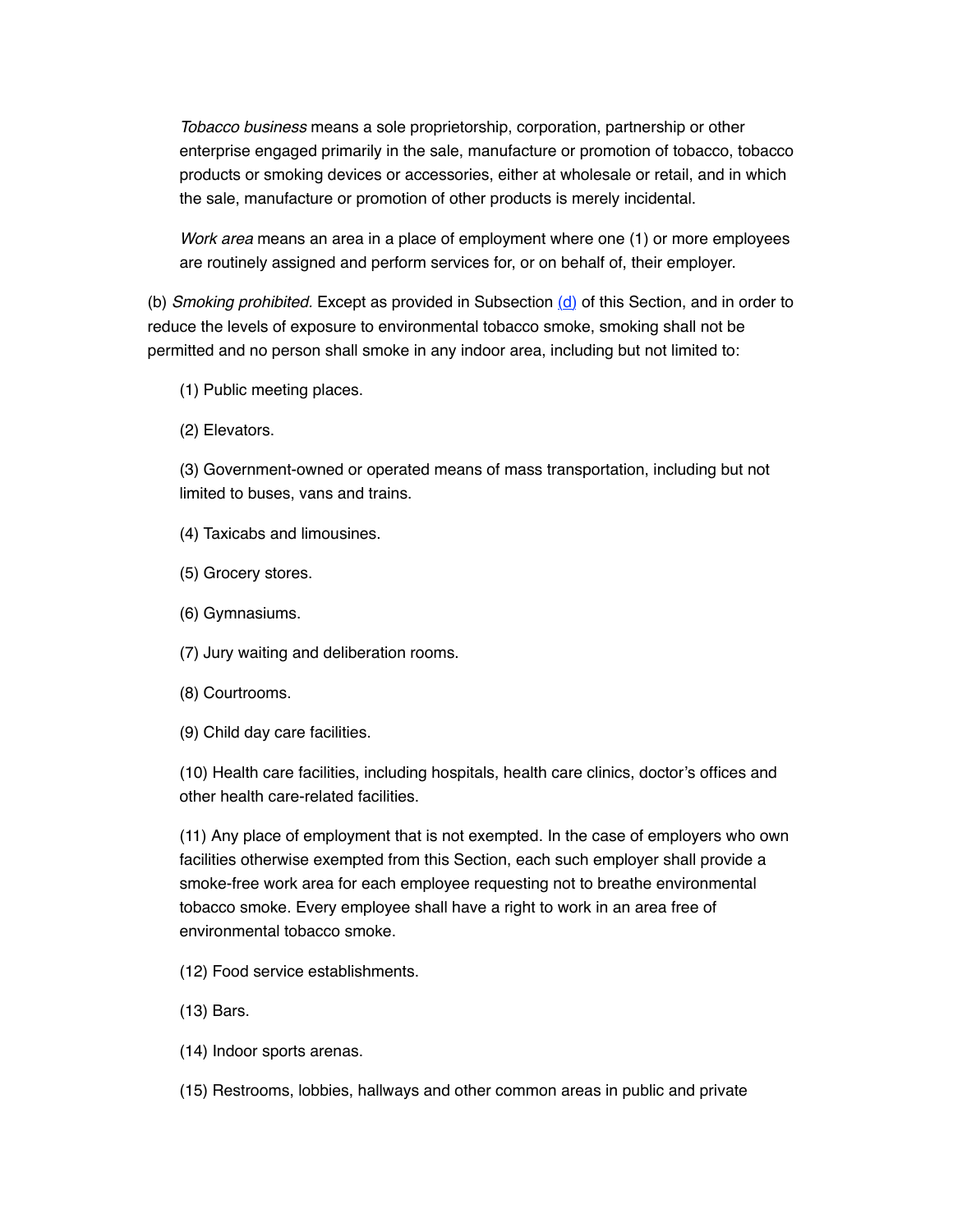buildings, condominiums and other multiple- unit residential facilities.

(16) Restrooms, lobbies, hallways and other common areas in hotels and motels, and in at least seventy-five percent (75%) of the sleeping quarters within a hotel or motel that are rented to guests.

(17) Bowling alleys.

(18) Billiard or pool halls.

(19) Facilities in which games of chance are conducted.

(20) The common areas of retirement facilities, publicly owned housing facilities and nursing homes, not including any resident's private residential quarters.

- (21) Public buildings.
- (22) Auditoria.
- (23) Theaters.
- (24) Museums.
- (25) Libraries.

(26) To the extent not otherwise provided in Section [25-14-103.5,](https://frederick.municipal.codes/CO/CRS/25-14-103.5) C.R.S., public and nonpublic schools.

(27) Other educational and vocational institutions.

(28) The entryways of all buildings and facilitates listed in Paragraphs (1) through (27) of this Subsection.

(c) A cigar-tobacco bar shall not expand its size or change its location from the size and location in which it existed as of December 31, 2005. A cigar-tobacco bar shall display signage in at least one (1) conspicuous place and at least four (4) inches by six (6) inches in size stating: *Smoking allowed. Children under eighteen (18) years of age must be accompanied by a parent or guardian.*

(d) *Exceptions to smoking restrictions*. The provisions of Subsection [\(b\)](%5Cl%20%2210-253(b)%22) shall not apply to:

(1) Private homes, private residences and private automobiles, except that Subsection [\(b\)](%5Cl%20%2210-253(b)%22) shall apply if any such home, residence or vehicle is being used for child care or day care or if a private vehicle is being used for the public transportation of children or as part of health care or day care transportation.

(2) Limousines under private hire.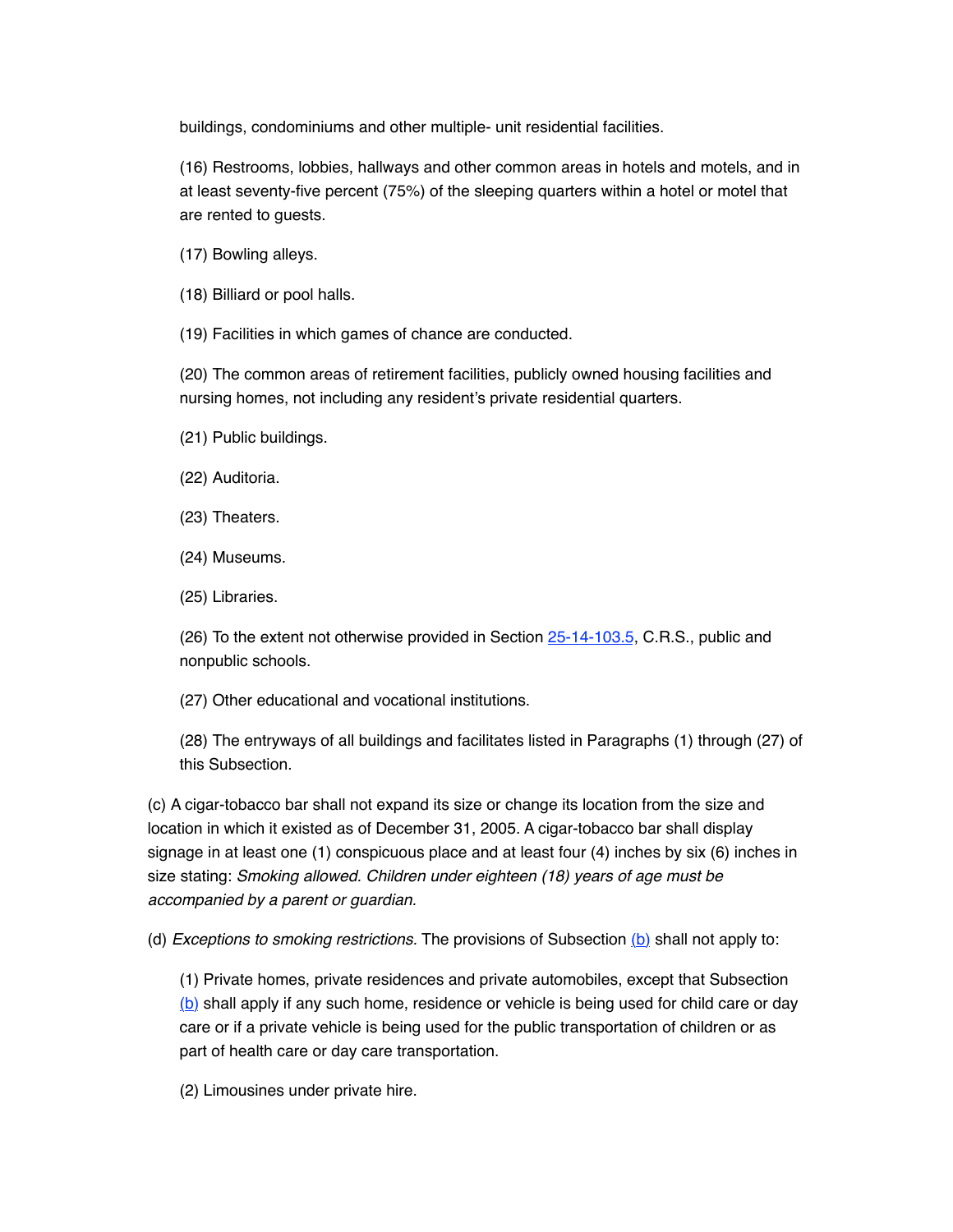(3) A hotel or motel room rented to one (1) or more guests if the total percentage of such hotel or motel rooms in such hotel or motel does not exceed twenty-five percent (25%).

(4) Any retail tobacco business.

(5) A cigar-tobacco bar.

(6) The outdoor area of any business.

(7) A place of employment that is not open to the public and that is under the control of an employer that employs three (3) or fewer employees.

(8) A private, nonresidential building on a farm or ranch, as defined in Section [39-1-102](https://frederick.municipal.codes/CO/CRS/39-1-102), C.R.S., that has annual gross income of less than five hundred thousand dollars (\$500,000.00).

#### (e) *Optional prohibitions.*

(1) The owner or manager of any place not specifically listed in Subsection  $(b)$  of this Section, including a place otherwise exempted under Subsection  $(d)$ , may post signs prohibiting smoking or providing smoking and nonsmoking areas. Such posting shall have the effect of including such place, or the designated nonsmoking portion thereof, in the places where smoking is prohibited or restricted pursuant to Subsection  $(b)$  of this Section.

(2) If the owner or manager of a place not specifically listed in Subsection  $(b)$ , including a place otherwise exempted under Subsection  $(d)$ , is an employer and receives a request from an employee to create a smoke-free work area as contemplated under Paragraph (b)(11), the owner or manager shall post a sign or signs in the smoke-free work area as provided in Paragraph (e)(1).

#### (f) *Unlawful acts, penalty.*

(1) It is unlawful for a person who owns, manages, operates or otherwise controls the use of a premises subject to this Section to violate any provision of this Section.

(2) It is unlawful for a person to smoke in an area where smoking is prohibited pursuant to this Section.

(3) A person who violates this Section is guilty of a noncriminal violation and, upon conviction thereof, shall be sentenced under the guidelines of Subsection [1-72\(a\)](https://frederick.municipal.codes/MC/1-72(a)), of this Code. (Ord. 852 §1, 2006; Ord. 855 §2, 2006)